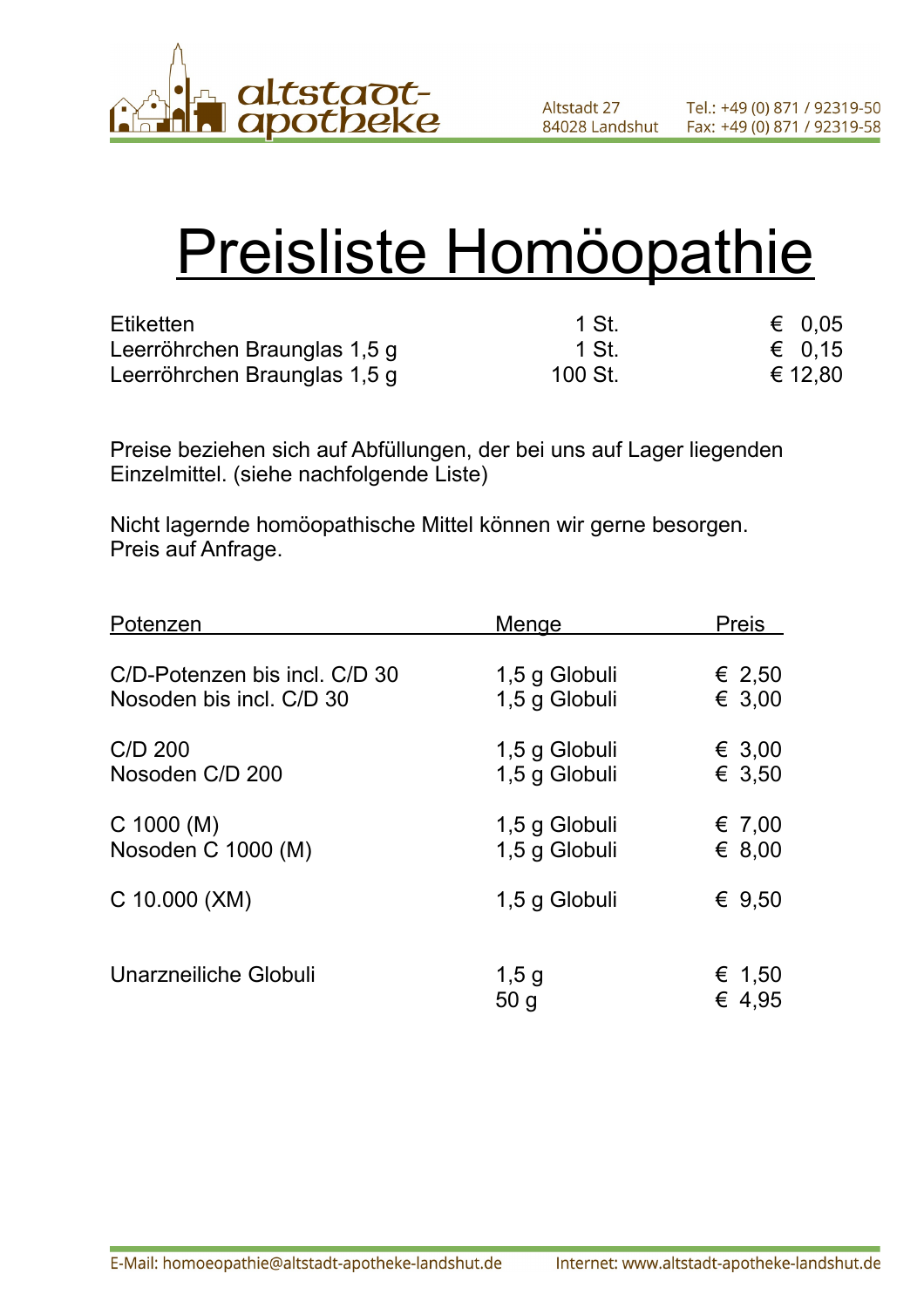

## **Homöopathische Hausapotheken**

| Baby- und Kinderapotheke<br>12 Mittel ohne Mäppchen<br>incl. Ledermäppchen für 12 Mittel        | 30€<br>44,50 €     |
|-------------------------------------------------------------------------------------------------|--------------------|
| Notfallapotheke<br>26 Mittel ohne Mäppchen<br>incl. Ledermäppchen für 28 Mittel                 | 66€<br>87€         |
| Taschenapotheke in C30<br>40 Mittel ohne Mäppchen<br>incl. Ledermäppchen für 60 Mittel          | 100 €<br>126€      |
| Hausapotheke nach Werner Stumpf<br>58 Mittel ohne Mäppchen<br>incl. Ledermäppchen für 64 Mittel | 145€<br>175€       |
| Hausapotheke nach Cornelia Groß<br>61 Mittel ohne Mäppchen<br>incl. Ledermäppchen für 64 Mittel | 162€<br>193€       |
| Ravi Roy Apotheken                                                                              |                    |
| <b>Kleine Hausapotheke</b><br>40 Mittel, ohne Mäppchen<br>incl. Ledermäppchen für 48 Mittel     | 120,50 €<br>146€   |
| <b>Große Hausapotheke</b><br>64 Mittel ohne Mäppchen<br>incl. Ledermäppchen für 64 Mittel       | 198€<br>229€       |
| <b>Kleine Reiseapotheke</b><br>13 Mittel ohne Mäppchen<br>incl. Ledermäppchen für 14 Mittel     | 39,50 €<br>48,50 € |
| <b>Erweiterte Reiseapotheke</b><br>34 Mittel ohne Mäppchen<br>incl. Ledermäppchen für 48 Mittel | 104 €<br>127€      |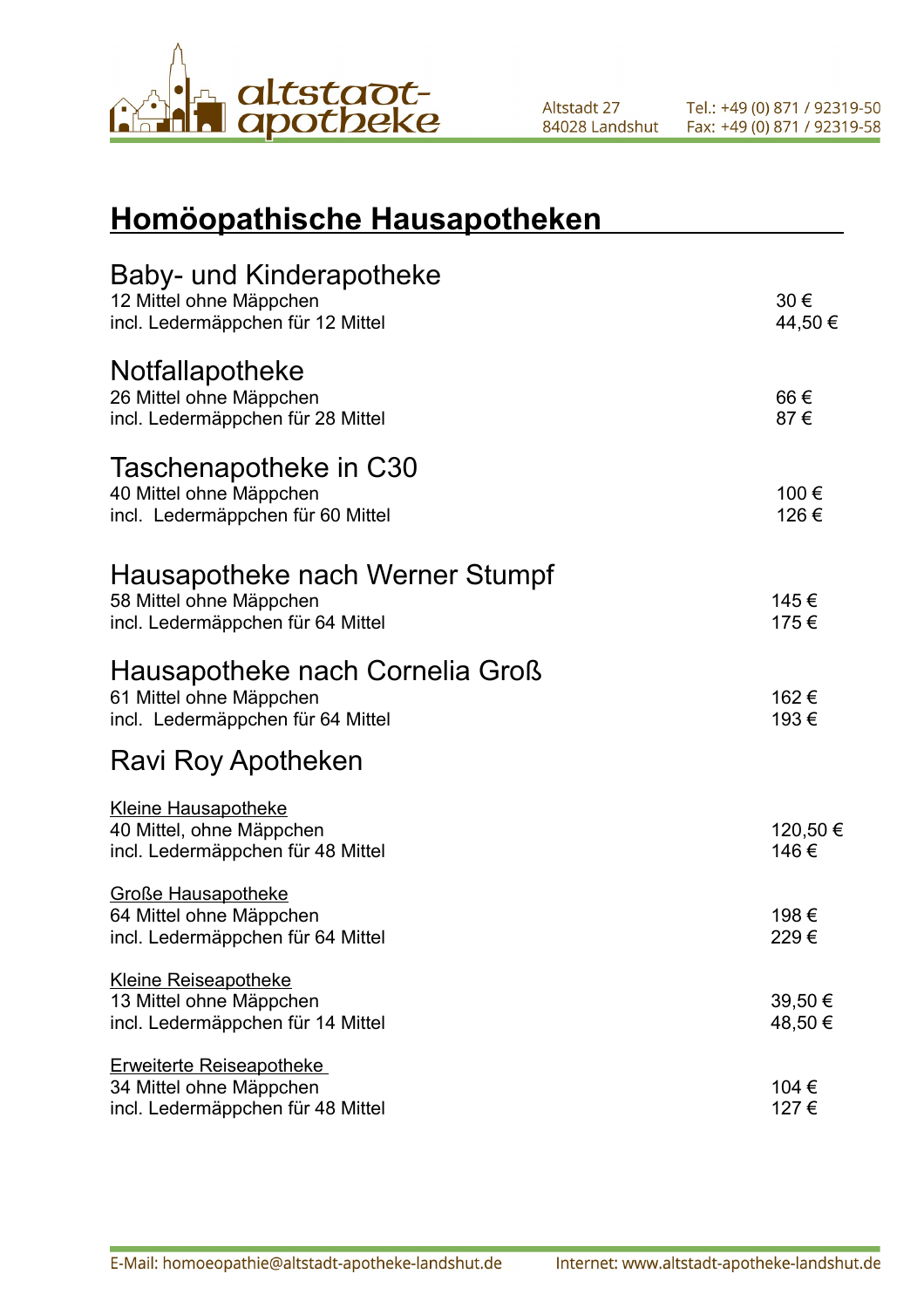

## **Ledermäppchen, leer für Röhrchen**

Firma Lansche, verschiedene Farben:

| 12 Mittel  | Vk 14,15 € |
|------------|------------|
| 28 Mittel  | Vk 20,85 € |
| 32 Mittel  | Vk 21,75 € |
| 48 Mittel  | Vk 25,65 € |
| 64 Mittel  | Vk 30,05 € |
| 128 Mittel | Vk 52,80 € |
| 192 Mittel | Vk 63,50 € |

### Firma Offro mit Alu-Einlage, verschiedene Farben

| 16 Mittel<br>30 Mittel<br>60 Mittel<br>120 Mittel<br>240 Mittel | Vk 9,95 €<br>Vk 15,95 €<br>Vk 25,60 €<br>Vk 44,90 €<br>Vk 78,70 € |  |
|-----------------------------------------------------------------|-------------------------------------------------------------------|--|
| Bio Kalbsleder, natur:<br>16 Mittel<br>30 Mittel<br>60 Mittel   | Vk 15,95 €<br>Vk 20,80 €<br>Vk 35,20 €                            |  |
| Alu Etui:<br>9 Mittel<br>17 Mittel                              | Vk 6,50 €<br>Vk 9,50 €                                            |  |
| Kunstleder brombeer croco:<br>12 Mittel                         | Vk 14,40 €                                                        |  |
| Rindleder Mini's rot, orange, brombeer:<br>10er<br>32er         | Vk 10,95 €<br>Vk 18,95 €                                          |  |
|                                                                 |                                                                   |  |

Schüssler Salz Etui incl. 12 Gläschen Vk 18,95 €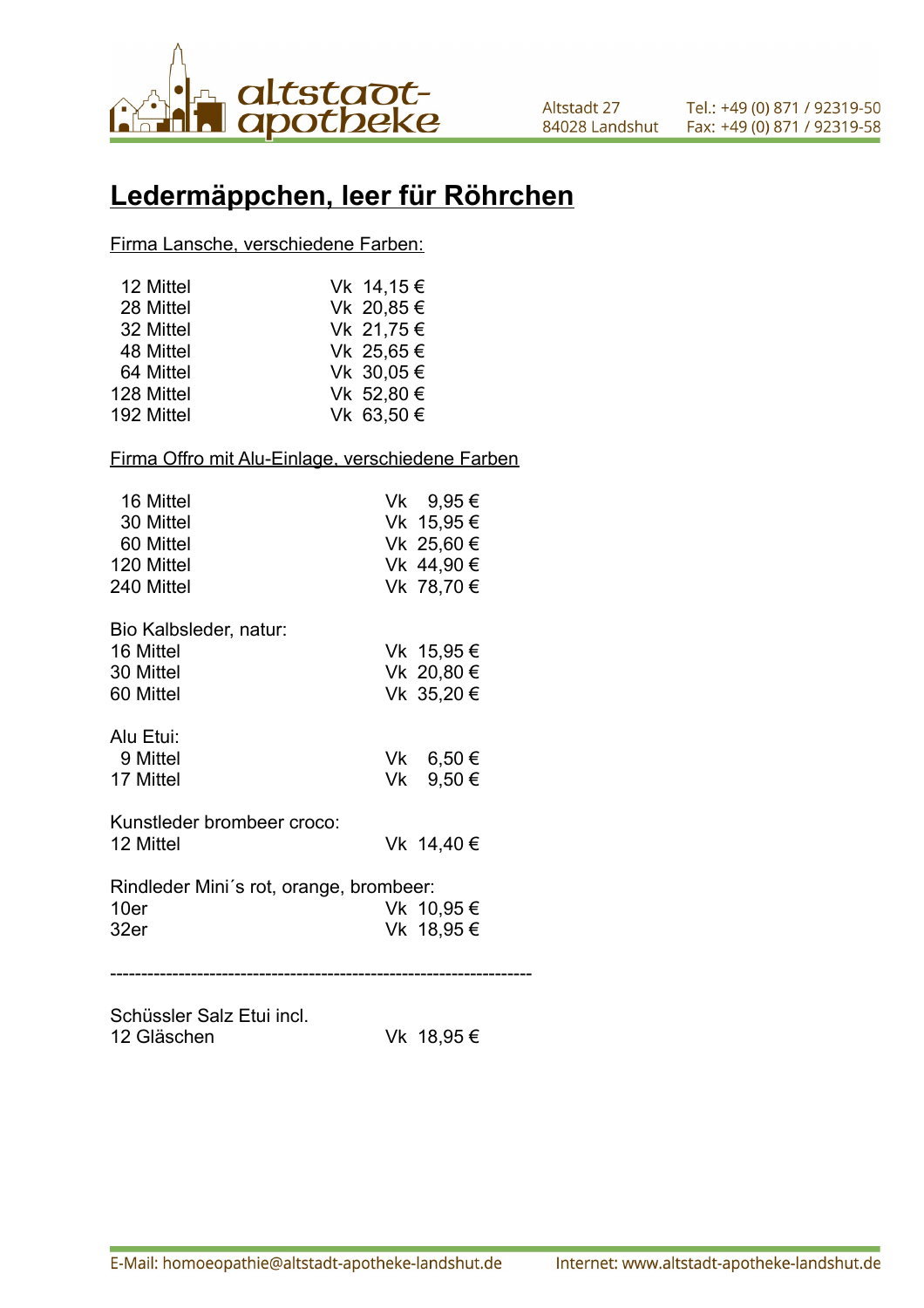

Acidum hydrofluoricum C30 Acidum nitricum C30, C200 Acidum phosphoricum C12, C30, C200, D12 Acidum sulfuricum C30, C200, D12 Aesculus hippocastanum D12 Agaricus muscarius C30, C200, D12 Allium cepa C12, C30, C200, D12 Aloe C6, C30 Anacardium orientale C30, C200 Antimonium crudum siehe Stibium sulf. nigrum Antimonium tartaricum siehe Tartarus Stibiatus Apis mellifica C6, C12, C30, C200, D12 Aralia racemosa C30 Argentum metallicum C30 Argentum nitricum C30, C200; D12 Arundo mauritanica C30 Aurum arsenicosum C30, C200 Aurum metallicum C30, C200 Baptisia tinctoria C200; D12 Barium carbonicum C30, C200 Bellis perennis C30, C200; D12 Berberis vulgaris C30, C200 Borax C30, C200, D6, D12 Buthus tamulus siehe Hottentotta tamulus Bryonia alba C30, C200 Cactus grandiflorus C30 Caladium seguinum C30 Calcium fluoratum C12, C30, C200 Calcium phosphoricum C12, C30, C200; D12 Calcium sulfuricum C30, C200 Calendula officinalis C30, C200; D12 Camphora C30, C200, C1000; D12 Cantharis C12, C30, C200; D12 Capsicum annuum C30 Carbo vegetabilis C30, C200; D12 Cardiospermum halicacabum C30

Acidum aceticum C30 Aconitum napellus C6, C12, C30, C200, C1000, D12 Arnica montana C6, C12, C30, C200, C1000, C10.000; D12 Arsenicum album C6, C12, C30, C200, C1000; D12 Belladonna C12, C30, C200, C1000; D12 Bryonia dioica C12, C30, C200, C1000; D12 Calcium carbonicum C12, C30, C200, C1000; D12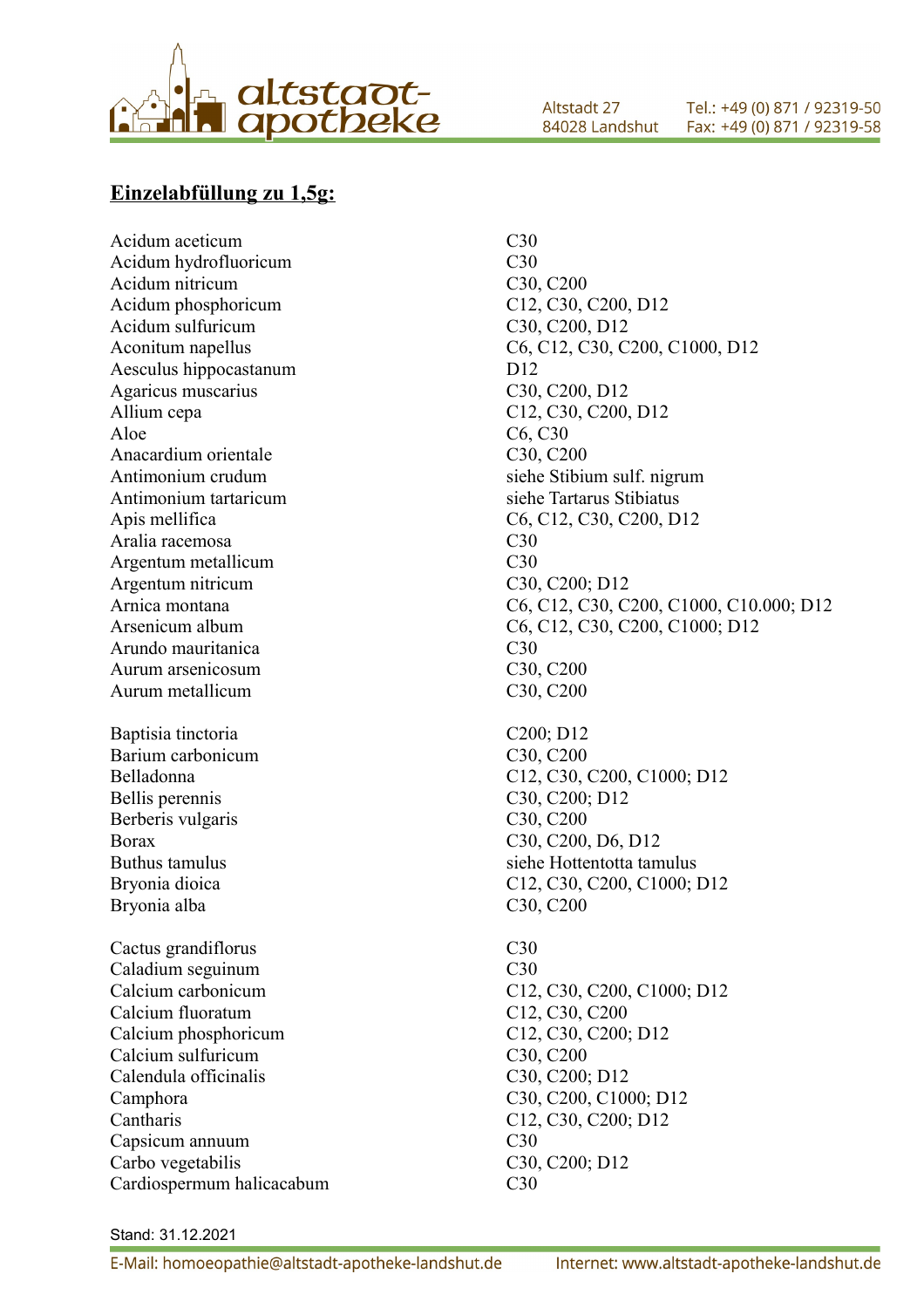

Carduus marianus C30, C200, D12 Caulophyllum thalictroides C30, C200; D12 Causticum Hahnemanni C12, C30, C200, C1000; D12 Chamomilla C6, C30, C200, C1000; D12 Chelidonium majus C30, C200; D12 China offcinalis C30, C200; D12 Chininum sulfuricum D4 Cholesterolum C30 Cimicifuga C30, C200; D12 Cina C30, C200; D12 Cinnabaris C12, C30, Cistus canadensis C<sub>30</sub> Cocculus C30, C200; D12 Coccus cacti C30, C200; D12 Coffea cruda C12, C30, C200; D12 Colchicum autumnale C30, C200 Colocynthis C6, C30, C200; D12 Conium maculatum C30, C200; D12 Cortisonum C200 Crataegus C30 Cuprum metallicum C12, C30, C200; D12 Cyclamen C30 Cypripedium pubescens C30 Dolichos pruriens C30, C200 Drosera rotundifolia C30, C200; D12 Dulcamara C30, C200; D12 Echinacea angustifolia C30, C200; D12 Equisetum arvense C30 Eupatorium perfoliatum C30, C200; D12 Euphorbium C10.000 Euphrasia officinalis C30, C200; D12 Ferrum metallicum C30, C200, D12 Ferrum phosphoricum C12, C30, C200; D12 Galphimia glauca C30, D6 Gelsemium sempervirens C12, C30, C200, C1000; D12 Glonoinum C30, C200 Graphites C12, C30, C200, D12 Gunpowder = Gunpowder comp. C30, D10 Hamamelis virginiana C30, C200; D12

Hekla lava C30 Histaminum C30, C200

Altstadt 27 Tel.: +49 (0) 871 / 92319-50 84028 Landshut Fax: +49 (0) 871 / 92319-58

Hepar sulfuris C12, C30, C200, C1000; D12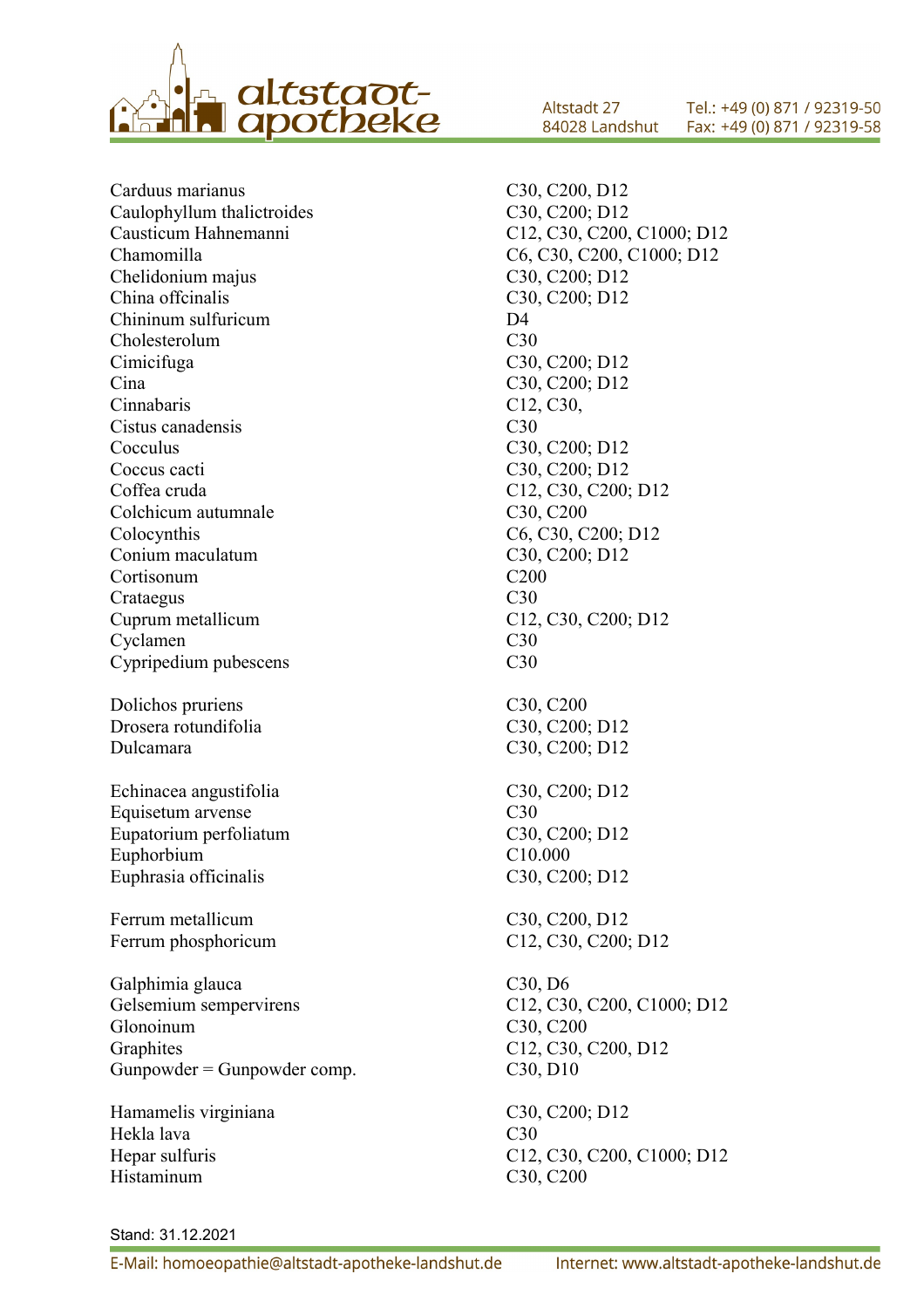

Hottentotta tamulus C30, C200 Hydrastis canadensis C12, C30 Hyoscyamus niger C12, C30, C200, Hypericum perforatum C6, C12, C30, C200, C1000; D12 Ignatia amara C12, C30, C200, C1000; D12 Ipecacuanha C12, C30, C200; D12 Iris versicolor C30 Jaborandi D12 Kalium bichromicum C12, C30, C200; D12 Kalium bromatum C30 Kalium carbonicum C30, C200 Kalium chloratum  $=$  Kal. muriaticum  $C30$ Kalium jodatum C30, C200 Kalium phosphoricum C30, C200 Kalium sulfuricum C12, C30, C200 Kreosotum C30, Lac caninum C30, C200 Lachesis muta C30, C200, C1000; D12 Ledum C12, C30, C200, D6, D12 Lilium tigrinum C30 Lobelia inflata C30 Luffa operculata C30; D12 Lycopodium clavatum C12, C30, C200, C1000; D12 Magnesium carbonicum C30, C200; D12 Magnesium chloratum = Mag. muriaticum C30 Magnesium phosphoricum C30, C200 Mandragora C30 Melatonin C30 Mercurius corrosivus C30, C200 Mercurius jodatus flavus C200 Mercurius solubilis C12, C30, C200; D12 Mezereum C30, C200 Millefolium C30, C200; D12 Myristica sebifera C30 Naja tripudians C30 Natrium carbonicum C200; D12 Natrium muriaticum = Natr. Chloratum C12, C30, C200, C1000, C10.000; D12 Natrium phosphoricum C30 Natrium sulfuricum C12, C30, C200 Nitricum acidum siehe Acidum nitricum Nux moschata C30

Altstadt 27

84028 Landshut

Tel.: +49 (0) 871 / 92319-50

Fax: +49 (0) 871 / 92319-58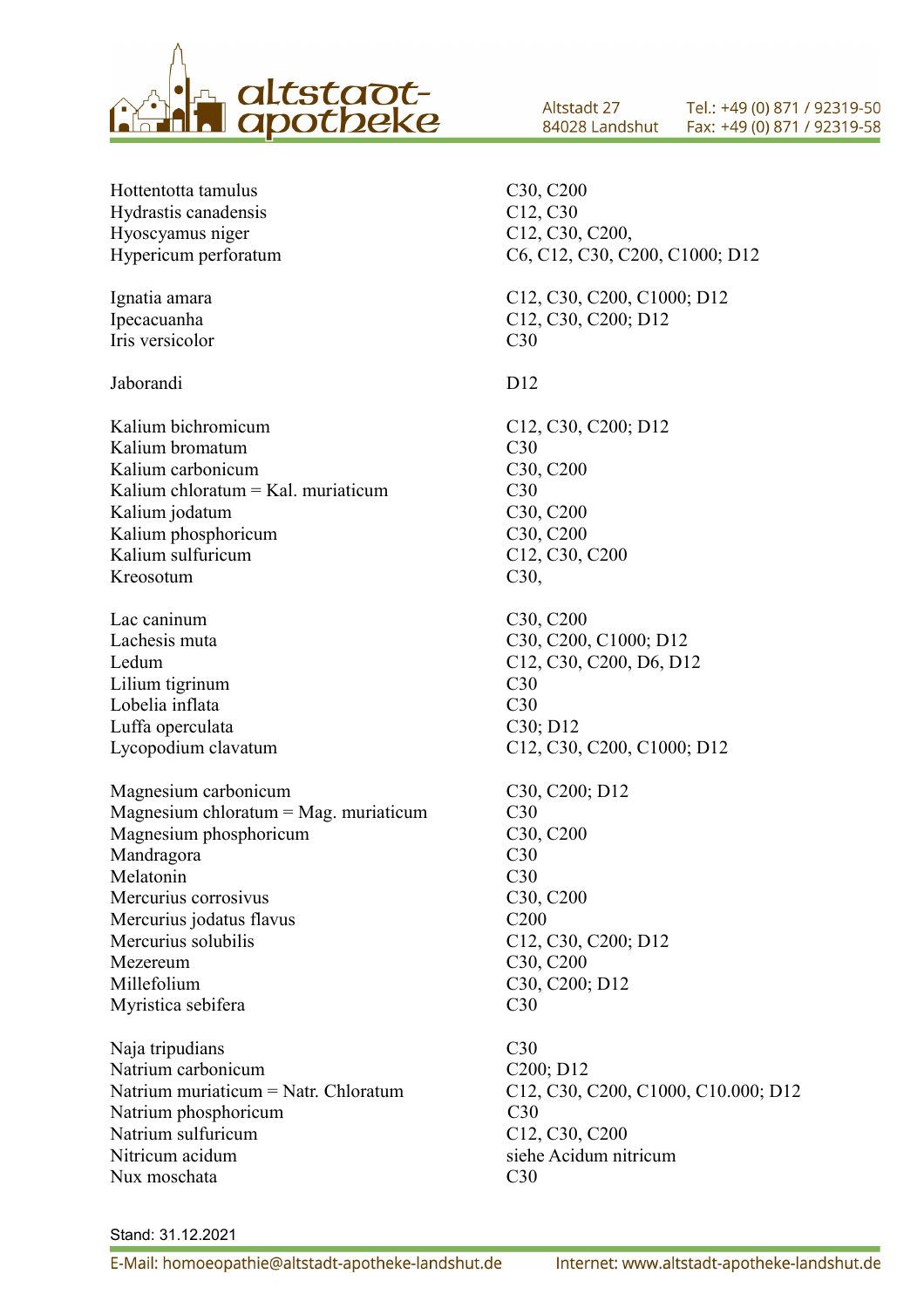

Okoubaka aubrevillei C6, C12, C30, C200, D6, D12 Olibanum D12

Petroleum rectificatum C30, C200; D12 Petroselinum C30 Phosphoricum acidum siehe Acidum phosphoricum Phytolacca C12, C30, C200; D12 Pilocarpinum hydrochloricum C200 Plantago major C30 Platinum metallicum C30, C200 Plumbum metallicum C30 Podophyllum peltatum C30 Pollens C30, C200 Progesteronum D 4 Pulex irritans C30, C200

Quebracho D6

Radium bromatum C200 Ranunculus bulbosus C30 Rheum officinale C<sub>200</sub> Rhododendron C30 Rumex crispus C30, C200; D12

Sabadilla officinalis C30, C200 Sabina C30 Sambucus nigra C12, C30; D12 Sanguinaria canadensis C30, C200 Sarsaparilla C30; D12 Scorpio europaeus C<sub>200</sub> Secale cornutum C30 Selenium C30; D12 Sol C30, C200 Solidago C30 Spigelia anthelmia C12, C30, C200 Stannum metallicum C30,

Altstadt 27 Tel.: +49 (0) 871 / 92319-50 84028 Landshut Fax: +49 (0) 871 / 92319-58

Nux vomica<br>
C6, C12, C30, C200, C1000, C10000; D12

Opium C30, C200, C1000; D12 Phosphorus C12, C30, C200, C1000, C10000; D12 Pulsatilla pratensis C12, C30, C200, C1000, C10000; D12 Rhus toxicodendron C6, C12, C30, C200, C1000; D12 Ruta graveolens C6, C12, C30, C200, D12 Sepia officinalis C12, C30, C200, C1000, C10000; D12 Silicea terra C12, C30, C200, C1000, C10000; D12 Spongia marina tosta C30, C200, C10.000; D12 Staphisagria C12, C30, C200, C1000, C10000, D3; D12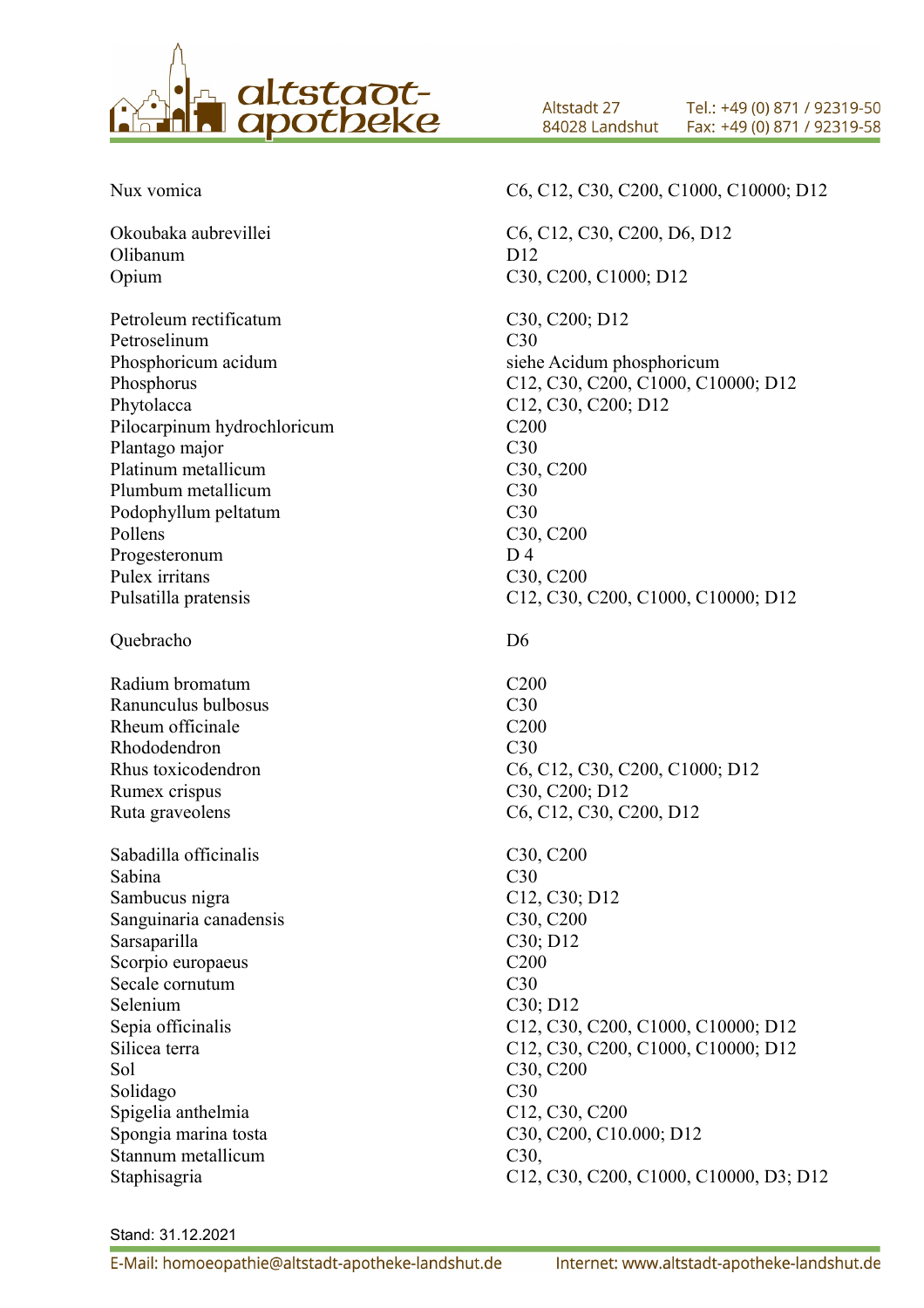

Altstadt 27 Tel.: +49 (0) 871 / 92319-50 84028 Landshut Fax: +49 (0) 871 / 92319-58

| Stibium sulfuratum nigrum (=Antimonium crud.)       | C <sub>30</sub> , C <sub>200</sub> ; D <sub>12</sub> |
|-----------------------------------------------------|------------------------------------------------------|
| Sticta pulmonaria                                   | C30, C200; D12                                       |
| Stramonium                                          | C30, C200; D12                                       |
| Strontium carbonicum                                | C <sub>200</sub>                                     |
| Sulfur                                              | C6, C12, C30, C200, C1000, C10000; D12               |
| Sulfuricum acidum                                   | siehe Acidum sulfuricum                              |
| Symphytum officinale                                | C6, C12, C30, C200, D6; D12                          |
| Tabacum                                             | C30, C200; D12                                       |
| Tarantula hispanica                                 | C30, C200                                            |
| Tartarus stibiatus (= emeticus, Antim. tartaricum)) | C12, C30, C200; D12                                  |
| Thuja officinalis                                   | C12, C30, C200, C1000; D12                           |
| Urtica urens                                        | C30, C200; D12                                       |
| Veratrum album                                      | C30, C200; D12                                       |
| Verbascum                                           | C <sub>30</sub>                                      |
| Vespa crabro                                        | C <sub>30</sub> , C <sub>200</sub> ; D <sub>12</sub> |
| Viola tricolor                                      | C <sub>30</sub>                                      |
| Vipera berus                                        | C30                                                  |
| Weihrauch                                           | siehe Olibanum                                       |
| Wyethia helenoides                                  | C <sub>30</sub>                                      |
| X-Ray                                               | C30, C200                                            |
| Zincum metallicum                                   | C <sub>30</sub> , C <sub>200</sub>                   |
| Zincum valerianicum                                 | C30, C200, D12                                       |
|                                                     |                                                      |

#### **Nosoden:**

| $\alpha$ Bacillinum = Tuberculinum Burnett    | C200                                                                      |
|-----------------------------------------------|---------------------------------------------------------------------------|
| Borrelia                                      | C30, C200, C1000, D30, D200                                               |
| <b>Botulismus</b>                             | C <sub>200</sub>                                                          |
| Candida (= Monilia albicans)                  | C <sub>30</sub> , C <sub>200</sub>                                        |
| Carcinosinum (=Carcinominum58T/58 Krebsarten) | C <sub>30</sub> , C <sub>200</sub> , C <sub>1000</sub>                    |
| Cholera                                       | C <sub>200</sub>                                                          |
| Diphtherinum                                  | C <sub>200</sub>                                                          |
| <b>Epstein Barr</b>                           | C <sub>30</sub> , C <sub>200</sub>                                        |
| <b>FSME</b>                                   | C <sub>30</sub> , C <sub>200</sub> , C <sub>1000</sub> , D <sub>200</sub> |
| Gelbfieber                                    | C <sub>200</sub>                                                          |
| Haemophilus influenzae                        | C <sub>200</sub>                                                          |
| Hepatitis A                                   | C <sub>200</sub>                                                          |
| Hepatitis B                                   | C <sub>200</sub>                                                          |
| Hepatitis C                                   | C <sub>200</sub>                                                          |
| Herpes simplex                                | C <sub>30</sub> , C <sub>200</sub> , D <sub>30</sub>                      |